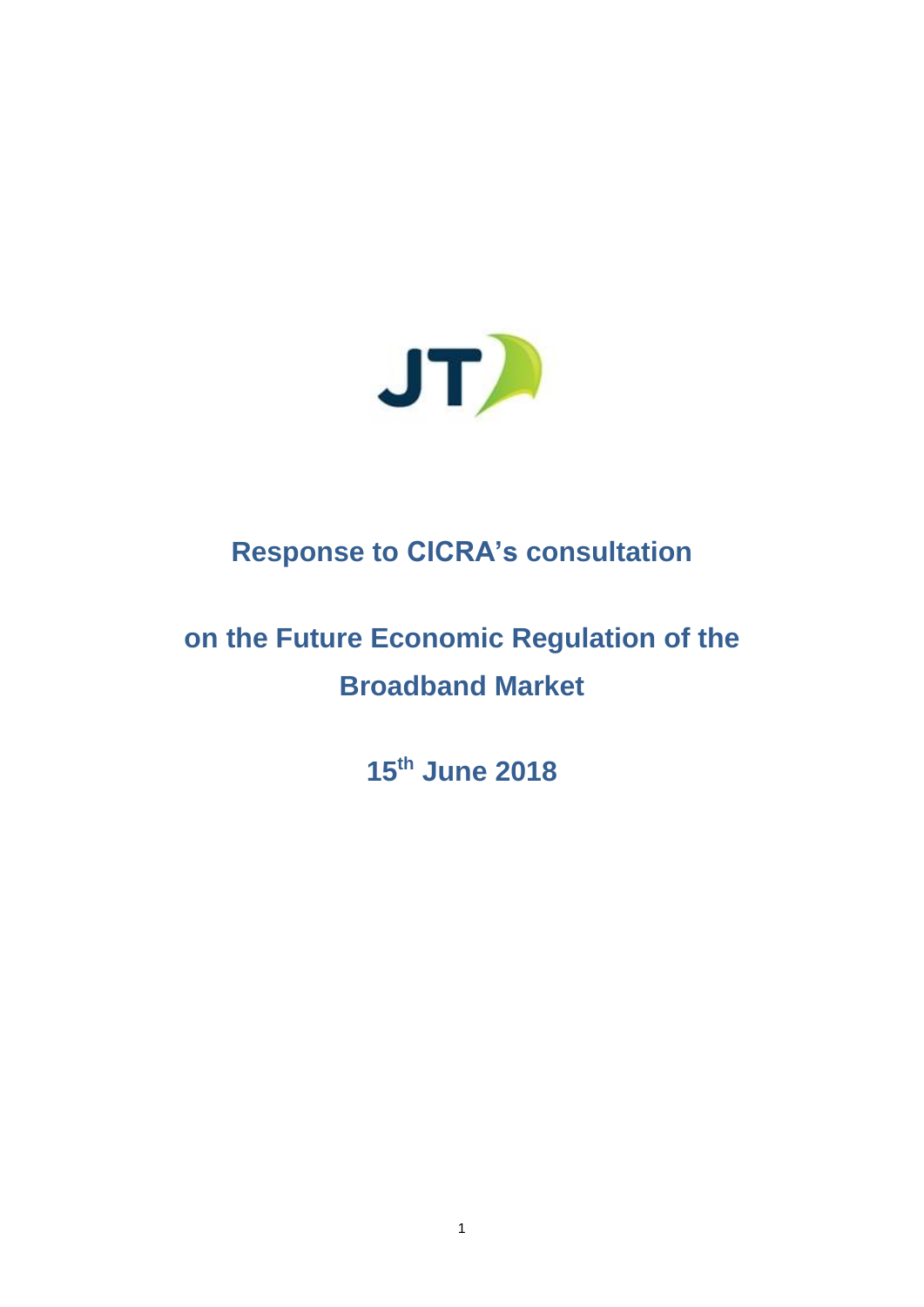#### **1 Introduction**

- 1.1 This non-confidential response is provided by JT (Jersey) Limited and JT (Guernsey) Limited referred to jointly as JT. JT welcomes the opportunity to provide its views on this very important topic of the Future Economic Regulation of the Broadband Market in Jersey and Guernsey.
- 1.2 We have set out how our response to each of the specific questions from the consultation under the headings used in the consultation.

#### **2 The Channel Islands Broadband Markets**

**Question 1:** *Does the respondent agree with CICRA's provisional view relating to the Channel Island's broadband markets set out above? If the respondent has alternative views or relevant evidence the respondent is asked to explain those and provide all of its analysis and assessment relating to this matter to inform CICRA's consideration and next steps.*

2.1 CICRA's provisional view of the role played by retail broadband services providers focuses on the fixed broadband services (provided over fibre optics in Jersey and XDSL in Guernsey). We believe that CICRA need to look wider than the fixed broadband markets and consider broadband access over mobile networks. Additionally, CICRA should consider the differences in the Jersey and Guernsey markets and whether the same remedies are required.

2.2 The Channel Islands markets currently provides consumers with a choice of 3 mobile broadband networks and 2-3 retail fixed broadband options (Guernsey (2), Jersey (3)). All mobile providers offer mobile broadband solutions which acts a direct substitute to the fixed broadband network.<sup>1</sup>

2.3 Consumers choose how they consume broadband services, either in a fixed location or on the move using a mobile device (smart phones, tablets and laptops) and their connectivity will be provided over a mobile network or a fixed network. Much of the time they make their choice based on price, speed, reliability and accessibility and will choose the option that meets those needs. Some consumers will choose a broadband solution, provided over a mobile network, but will use the service in the same way as a fixed broadband connection. In this scenario a router is provided as part of the service with a SIM card inserted in the router, however from a consumer perspective the service is limited to use in a fixed location.

2.4 JT and Sure are the dominant wholesale fixed broadband providers in the Jersey and Guernsey markets respectively. Although there is upstream dominance, there is effective retail competition. The Jersey broadband market is extremely competitive with three retail services

<sup>1</sup> <sup>1</sup><https://web.sure.com/guernsey/internet/mobile-broadband-explained> <http://www.airtel-vodafone.com/homebroadband>

<https://jtglobal.com/Jersey/Personal/Mobile/Handsets-and-tariffs/Mobile-Broadband/> <http://www.homenet.je/compare-broadband-services/>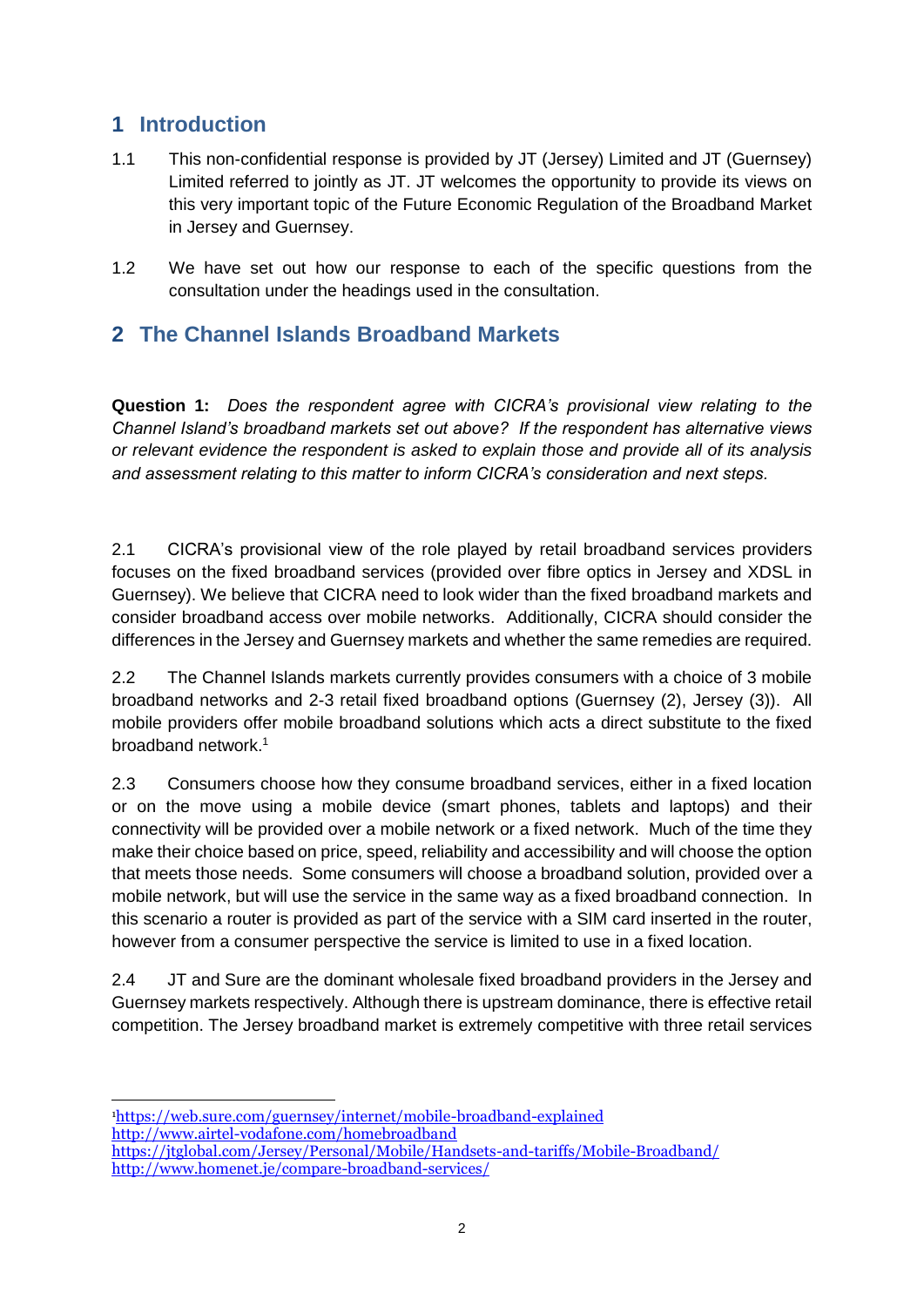providers providing fixed broadband services to around 37,000 households. In Jersey, 40% of consumers in 2018 receive fixed broadband services from one of JT's competitors<sup>2</sup>.

2.7 The Guernsey broadband market is competitive with two retail services providers providing fixed broadband services to around 24,000 households. In Guernsey, 18% of consumers in 2018 receive fixed broadband services from JT, the new entrant<sup>2</sup>.

2.8 In both Jersey and Guernsey, mobile broadband is used to provide households with a broadband service which replicates the fixed broadband service using a mobile network. In 2017, 5476 broadband services are provided using this technology and it is anticipated that this substitution will continue to grow. $3$ .

### **3 Forward looking regulation for the Channel Islands Broadband Markets**

**Question 2**: *Does the respondent agree with CICRA's statement relating to best practice regulatory framework? If the respondent has alternative views or evidence the respondent is asked to explain those and provide all of its analysis and assessment relating to this matter to inform CICRA's consideration and next steps.*

3.1 JT agrees that it is appropriate to look to Europe and best practice and believe that it is necessary to review the market at this time. As stated in our response to question 1, substitute broadband products are readily available that allow consumers choice and emulate the service that is offered over the fixed infrastructure. Additionally, the review must consider the role 5G will fulfil in markets where the fixed broadband infrastructure has speed limitations due to the technology used to provide it.

3.2 The review needs to take proper account of the small size and scale of the Channel Islands markets and should tailor best practice to ensure that any changes do not constrain the market.

3.3 We do however believe that it is still appropriate for the wholesale provider of the fixed infrastructure with Significant Market Power (SMP)to have regulatory measures imposed. It is fundamental that the wholesale fixed broadband services provided by the incumbent operators are provided to retail downstream providers in a fair and transparent manner ensuring that the incumbent does not favour its own downstream retail arm.

The table below lists out the measures included in the consultation paper and JT's comments on each:-

| <b>Regulatory Measure</b>                                                                             | JT Jersey's<br>Licence | Sure Guernsey's<br>Licence | L Comments |
|-------------------------------------------------------------------------------------------------------|------------------------|----------------------------|------------|
| Network access on a reasonable<br>request and fair and reasonable<br>terms and conditions and charges | Licence Condition 36   | Licence Condition 34       |            |

<sup>2</sup> Source - CICRA Telecommunications Statistics and Market Report 2017 – page 16

1

<sup>&</sup>lt;sup>3</sup> Source - CICRA's recent Telecommunications Statistics and market Report 2017 details this information on page 15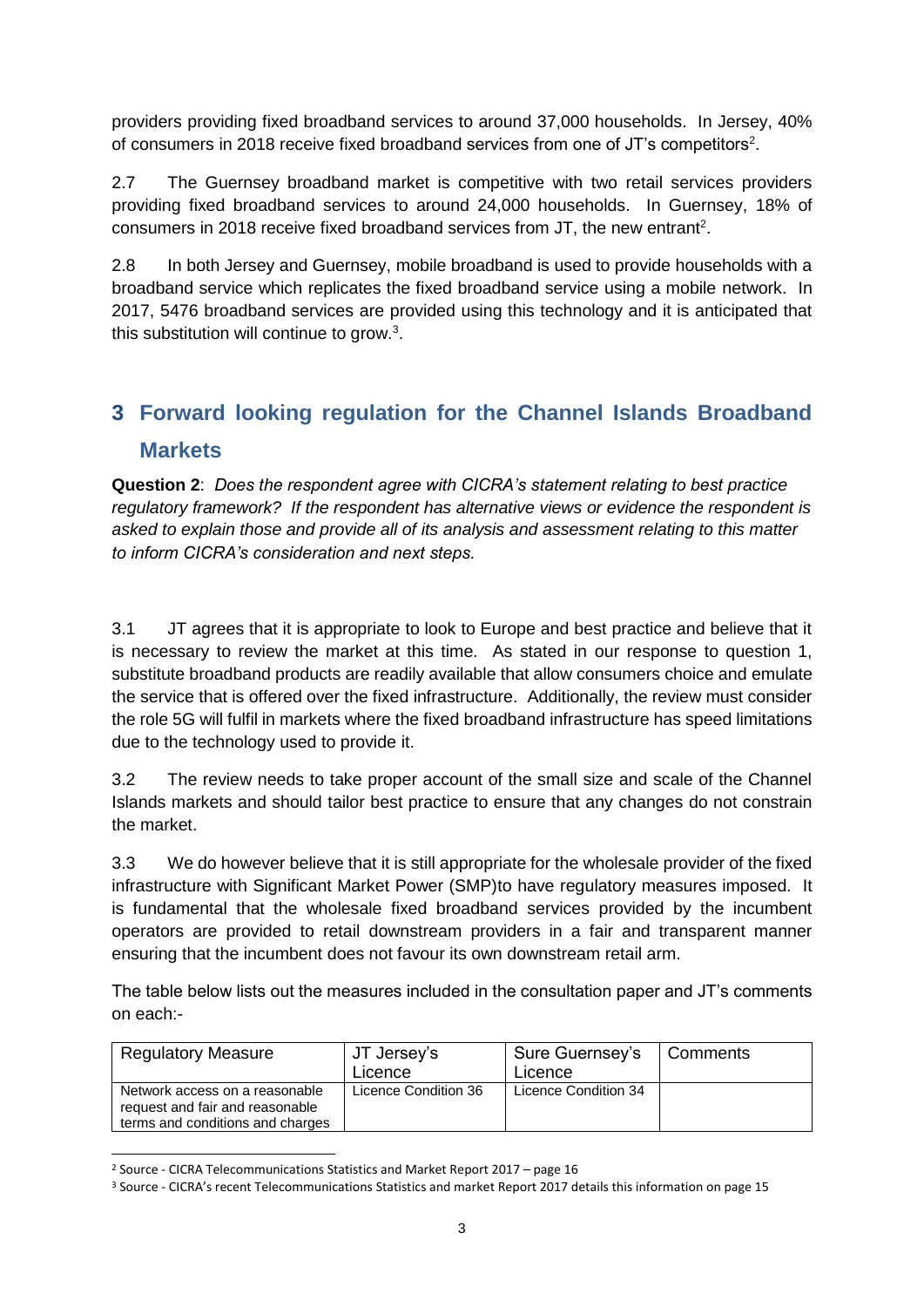| Not to discriminate in the supply of<br>services                 | Licence Condition 31 -<br>Undue Preference and<br><b>Unfair Discrimination</b><br>Licence Condition 34 -<br><b>Fair Competition</b>                     | Licence Condition 29<br>- Undue Preference<br>and Unfair<br>Discrimination<br>Licence Condition 32<br>- Fair Competition                |                                                                                                                        |
|------------------------------------------------------------------|---------------------------------------------------------------------------------------------------------------------------------------------------------|-----------------------------------------------------------------------------------------------------------------------------------------|------------------------------------------------------------------------------------------------------------------------|
| Produce a reference interconnect<br>offer                        | Licence Condition 26                                                                                                                                    | Not included                                                                                                                            | Sure provide a<br>reference offer for<br>fixed voice<br>interconnection<br>services                                    |
| Requirement to notify changes to<br>terms, conditions or charges | Licence Condition 33 -<br><b>Changes to Prices</b><br>Licence Condition - 18<br>Consumer Protection -<br>Changes to Terms and<br>Conditions             | Licence Condition 31<br>- Changes to Prices<br>Licence Condition -<br>17 Consumer<br>Protection - Changes<br>to Terms and<br>Conditions |                                                                                                                        |
| Requirement to publish quality of<br>service information         | Licence Condition 18 -<br><b>Consumer Protection</b><br>JT publish its customer<br>promise which details<br>the service levels<br>provided <sup>4</sup> | Licence Condition 17<br>- Consumer<br>Protection                                                                                        | JT provide<br>information directly to<br>their wholesale<br>partners. CICRA<br>consulted on<br>standards (insert link) |
| An accounting separation<br>obligation                           | Licence Condition 29                                                                                                                                    | Licence Condition 27                                                                                                                    | CICRA now require<br>JT and Sure to<br>produce financial<br>reports in an agreed<br>template                           |
| A cost accounting obligation                                     | Licence Condition 29                                                                                                                                    |                                                                                                                                         | See above                                                                                                              |

3.4 The full suite of regulatory provisions is already included in JT and Sure's licences for SMP services and we believe that the current arrangements are more than sufficient. Ex-ante intervention is only essential where market mechanisms and existing remedies are not working and regulatory bodies in general should act with a bias against increasing regulation.

## **4 Implementing a mechanism for ensuring an appropriate return on investment for the wholesale broadband providers**

**Question 3**: *Do respondents consider there is appropriate access and reasonable control over the wholesale network elements listed above by retail broadband providers? If these descriptions are ambiguous or would benefit from further elaboration in terms of their definitions respondents are asked to set out their views in as much detail as feasible.*

4.1 The consultation sets out the network elements required to provide wholesale fixed broadband services as follows:-

<sup>1</sup> <sup>4</sup> <https://jtglobal.com/Jersey/Footer/Company-Information/Customer-Promise/>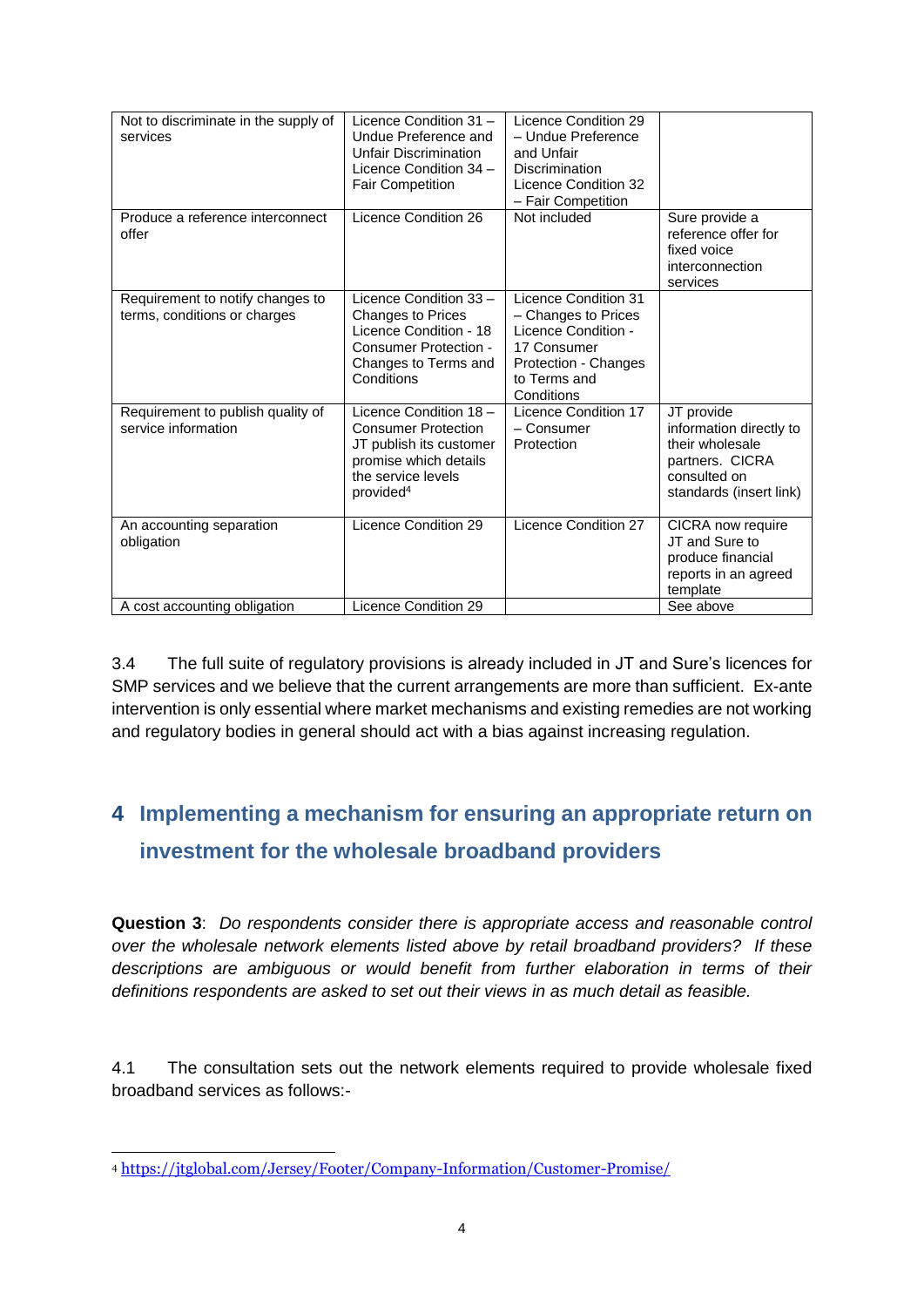- The access network which includes the connection from the customer's premise to the local exchange either using copper, fibre or a combination of copper and fibre;
- The broadband equipment at the local exchange;
- Backhaul connectivity across the upstream provider's network; and
- The functionality of the Broadband Remote Access Service (B-RAS) which provides management of the consumer's internet sessions.

Additionally, in a full fibre network a Broadband Network Gateway (BNG) is required which provides similar functionality to the B-RAS.

**Question 4:** *Are there additional wholesale network elements that have not been identified that have a material bearing on the ability of broadband retailers to provide services? If so respondents are asked to set those out fully?*

4.2 The list provided under 4.10 in the consultation document does not include the access to the upstream IP which is purchased directly by the retail service provider.

**Question 5**: *Do respondents consider there is a need for economic regulatory intervention of the wholesale charges by the monopolists who control access to the network elements above or any additional elements respondents have identified?*

4.3 JT do not believe there is a requirement for further economic regulatory intervention on wholesale fixed broadband charges. Ex-ante intervention is only essential where market mechanisms and existing remedies are not working and regulatory bodies in general should act with a bias against increasing regulation.

4.4 JT is subject to a margin squeeze price control which ensures that there is sufficient margin available between the wholesale input price and the retail price to ensure a sufficient return is available for the retail downstream provider. It is JT's opinion that this margin squeeze price control is an appropriate framework to follow in Jersey and should be adopted in Guernsey instead of its current arrangements which are not followed as per section 1.5 of the consultation document.

4.5 Consumers are provided with choice between service providers and product offerings and retail operators can make a sufficient return. As there is no competition problem in Jersey or Guernsey therefore there is no need to introduce new onerous ex-ante regulation.

4.6 Current regulation has allowed for both competition and investment, and there is a danger that further regulation could lead to negative outcomes for consumers through stifled innovation. There has been significant investment in the Jersey telecommunications market over the last few years. JT has invested circa £50 million in the 'Gigabit Jersey' project; replacing the legacy copper network with full fibre. This investment and the successful roll-out of the technology places the Jersey broadband market ahead of many others: 100% of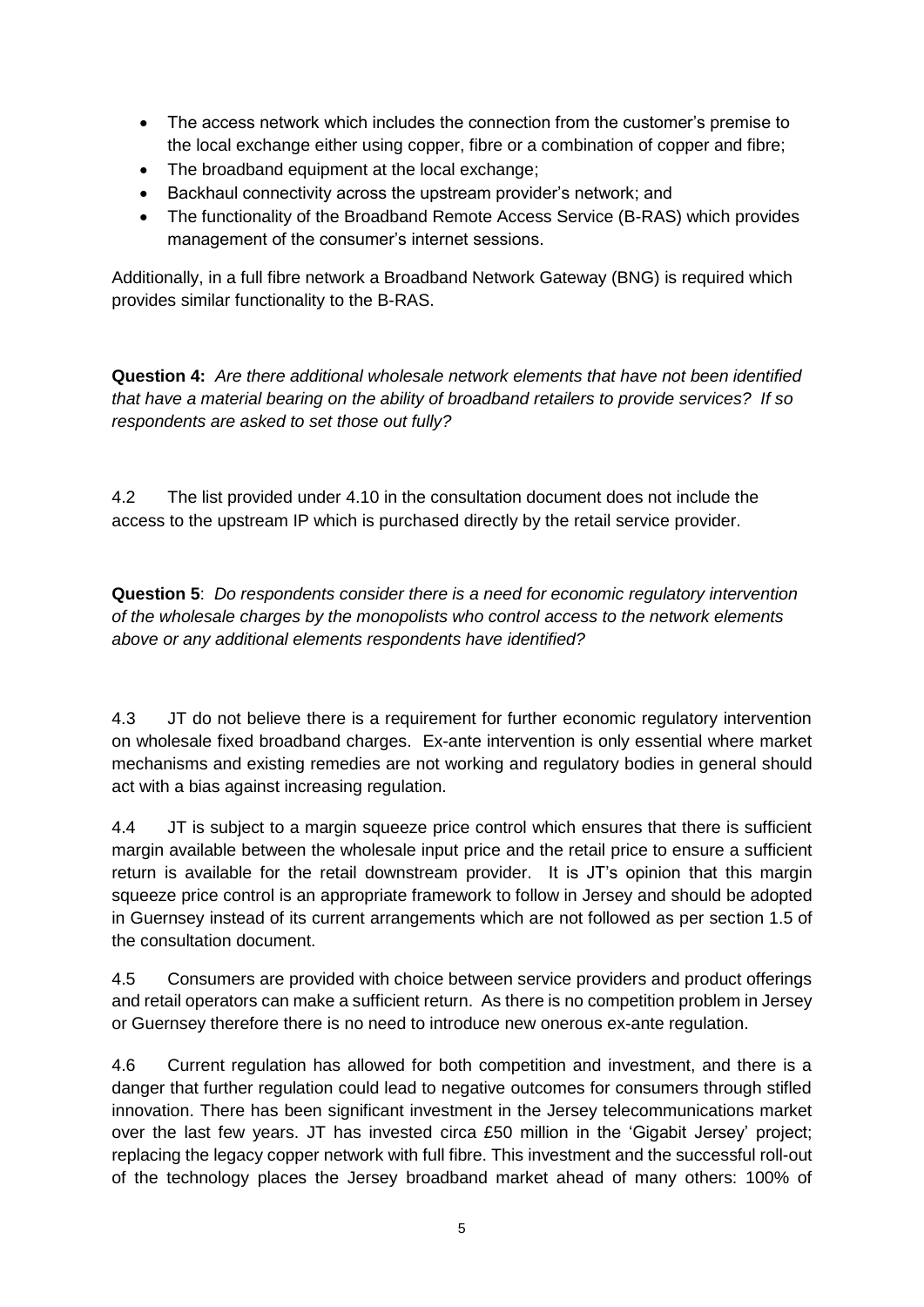Jersey's consumers will be using fibre broadband by the end of June 2018. Additionally, JT has now committed to replacing all copper voice lines with fibre optics by the end of 2019.

4.7 JT's fibre infrastructure supports the economic interests of Jersey, and the digital Jersey strategy of establishing the island as an internationally recognised digital centre of excellence. JT's fibre infrastructure supports the test bed environment of Sandbox Jersey and allows Jersey to stand out on the world stage.

4.8 JT is clearly motivated to ensure that wholesale pricing does not inhibit utilisation. JT recently uplifted the entry level speeds on its wholesale broadband portfolio from 100Mbps to 250Mbps (download) and 50Mbps (upload) which encourages usage of fibre broadband with no corresponding change to price. Given the investment of superfast fibre in Jersey, it is essential that JT's innovations to stimulate usage in its broadband products are not stifled. The JCRA should look at how to support such innovation which ultimately benefits consumers in Jersey. Moreover, given the huge differential in infrastructure and investment in Jersey and Guernsey, it is important that regulation is appropriate in each island.

**Question 6**: *What do respondents consider are the appropriate investment incentives that an economic regulatory framework should provide to both support investment upstream in the wholesale network as well as support innovation and choice by competing retailers? The*  respondent is asked to set out the alternatives it considers feasible and its evidence and *reason for those it supports and those it does not.*

JT supports CICRA's aims

- 1. To ensure that the regulatory framework and the functioning of the wholesale upstream markets provide the right signals to potential market entrants.
- 2. To ensure that there is a fair and appropriate return on investment allowed for upstream operators who have invest in next generation network and associated equipment and capacity.

4.9 JT support these aims and agree that CICRAs role is to ensure that new entrants can enter the broadband retail market. It is JT's opinion that the current regulatory model is working – the retail fixed broadband market in Jersey and Guernsey is competitive, and consumers benefit from choice, value for money and innovation. There is competitive intensity with JT and Sure both being able to exert competitive pressure as entrants in Guernsey and Jersey respectively.

4.10 It is however, difficult to imagine that the number of competitors could be much higher in markets with approximately 69,000 households (42,000 in Jersey and 27,000 in Guernsey). Due to the size of the market and a minimum efficient scale it is unlikely that further competitors will enter the Jersey or Guernsey market.